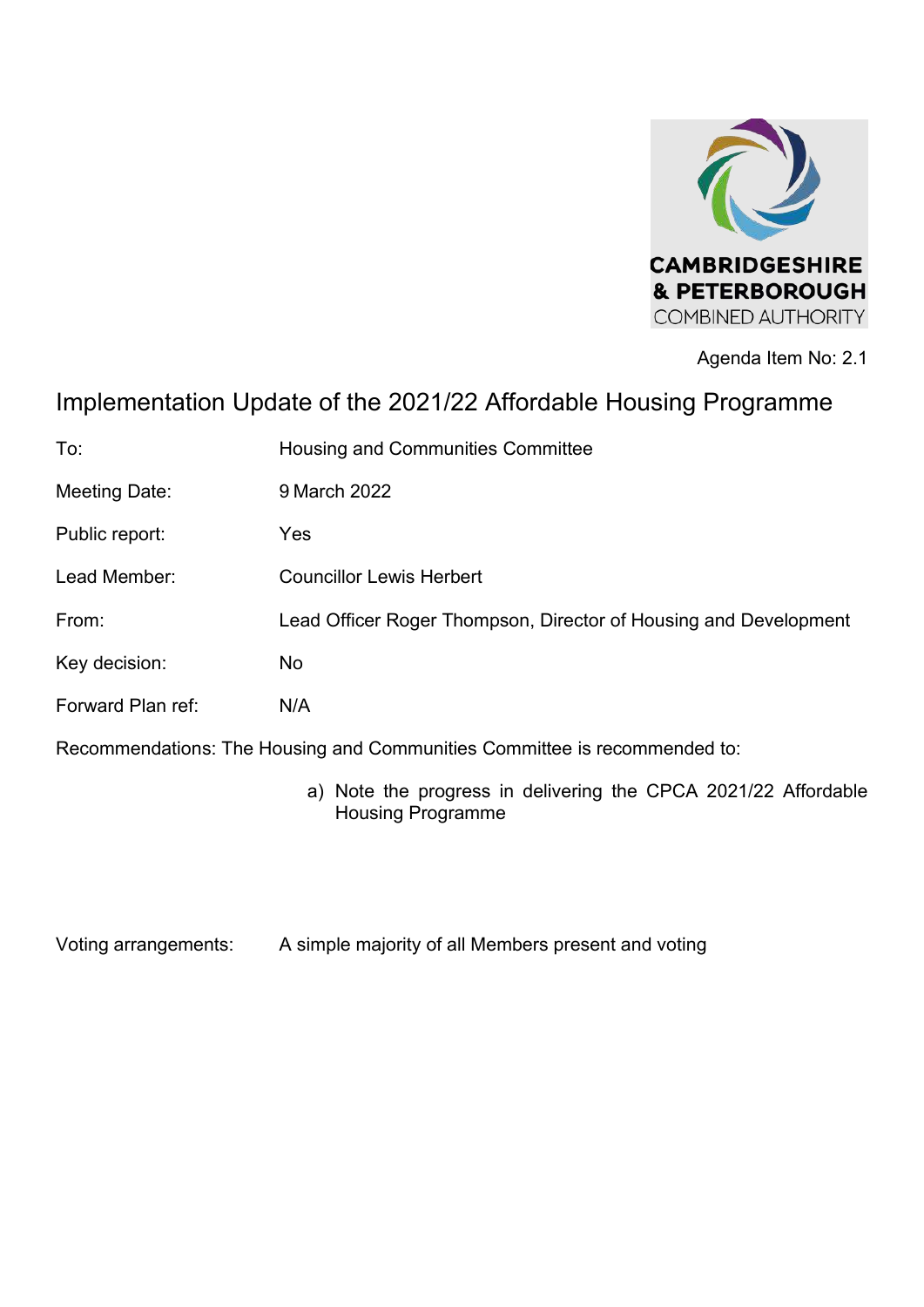### 1. Purpose

- 1.1 This report is to update committee members on the progress of the affordable housing programme to March 2022.
- 1.2 This report is also to update the committee on the implications for the CPCA for its housing activity from April 2022 onwards and the proposed process that will lead to the CPCa determining its future direction in Housing.
- 2. Background CPCA programme & changes by DLUHC Programme April 2021 to March 2022
- 2.1. The Combined Authority's Affordable Housing programme is running for five years from 1 April 2017 to 31 March 2022 with the ambition to deliver 2,000 new affordable homes if £100m of funding is provided.
- 2.2. DLUHC determined that the programme in its previous form ended with effect from 31st March 2021. DLUHC offered a new programme of support for additional affordable housing for the period April 2021 to March 2022 with conditions that the CPCA has accepted. The conditions are listed below;
	- CPCA will invest all returning capital from its portfolio of 5 loans to local SME developers into the proposed grant programme as that capital is re-paid to CPCA. It will be solely used to support grant schemes that will maximise additional starts of affordable housing by 31 March 2022 or as soon as possible thereafter. Where loan funding will not be returned in time to invest into schemes starting by 31st March 2022, CPCA will still use such funds to support additional affordable housing grant payments that will become due after March 2022.
	- The schemes in the programme for 2021/22 will first be funded from the £55m already provided by DLUHC, except where funding is already out on loan and will not have been re-paid by 31st March 2022.
	- CPCA will only request additional funding above the £55m already received for unfunded schemes that will both deliver additional starts by 31 March 2022 and be able to demonstrate and work to an intervention rate to be capped on any one scheme at a maximum average grant rate of £45,000 per unit.
	- CPCA is prepared to provide evidence on a scheme-by-scheme basis as required by DLUHC of meeting the Homes England definition of Additionality, confirm the grant rate and start on site date in advance of payment being received from DLUHC.
	- In order to manage the programme, CPCA is providing monthly updates to DLUHC with summary report, including an update of the programme cashflow projection showing and capturing the actuals against the projections and also updating the projections as the delivery of the various projects progress and capital is returned from the CPCA loan book. Those reports and meeting minutes will act as milestones to ensure transparency supporting local and central accountability.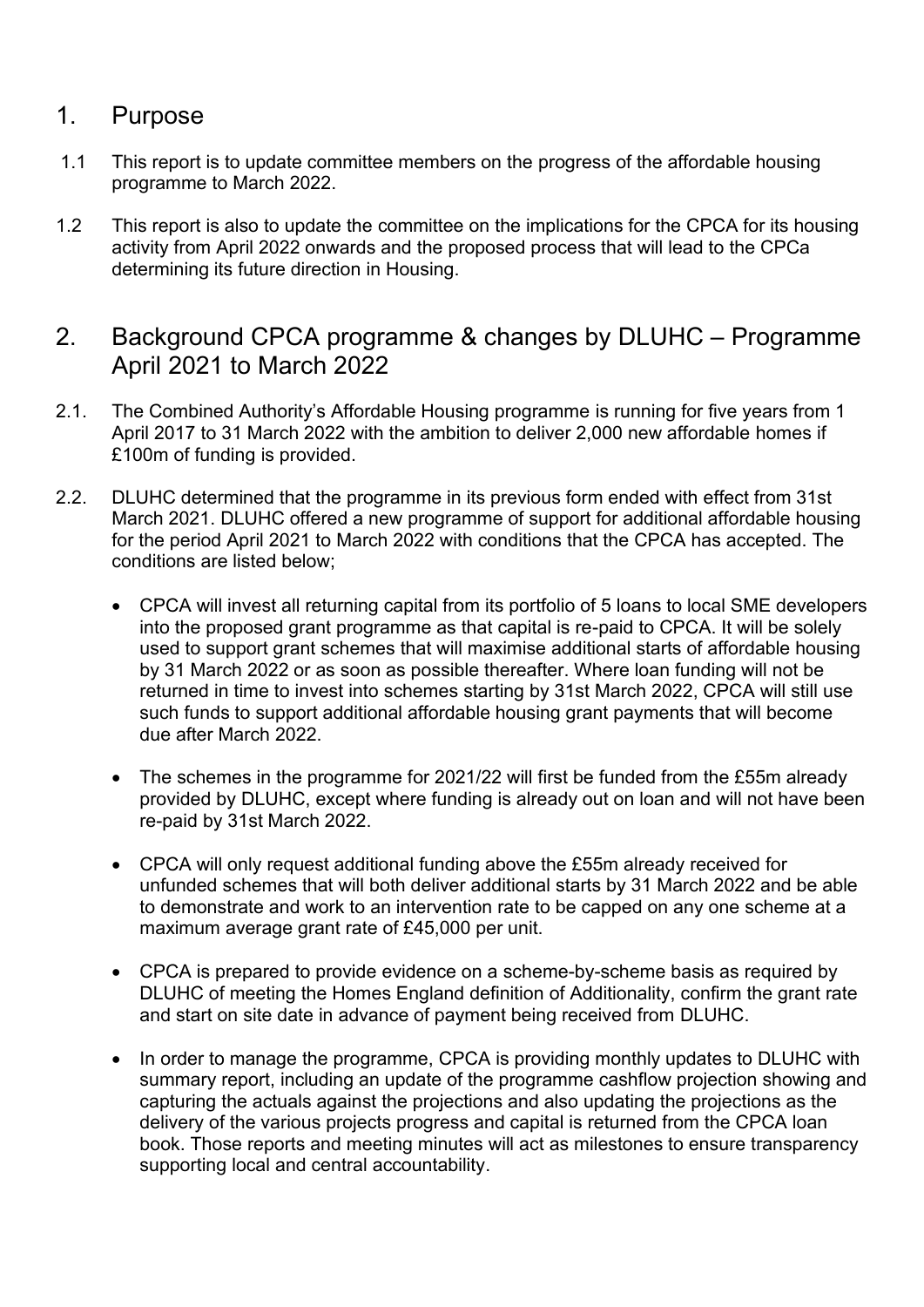- For the avoidance of any doubt, upon the re-payment of the existing loan book, no money allocated to this affordable housing programme will be used for any future loans or revolving fund purposes.
- 2.3. The programme will continue to support a mixed portfolio of schemes including strategic sites and projects brought forward by housing associations, developers and Community Land Trusts (CLTs). The new programme only proposes the intended use of grant to enable the delivery of additional affordable housing.
- 2.4 We received the Ministers decision in September 2021 on what the Minister and DLUHC are prepared to financially support from the proposed CPCA 2021/22 affordable housing programme.
- 2.5 The number of units for 2021/22 being offered support is 1,188 and the minister is offering an additional £18.704m of capital funding above the £55m already received under the previous programme. The net effect is that CPCA might receive up to £73.704m of the originally intended £100m to support the delivery of additional affordable housing in the period up to 31<sup>st</sup> March 2022.
- 2.6 Having not had the certainty until recently of knowing what the minister was prepared to support, we have reviewed with our delivery partners and providers if any schemes are not going to be capable of delivery to the required timescale, having found ourselves already 6 months into the 12-month programme 7 of the smaller schemes will not be able to progress to start on site by 31st March 2022. These are shown in pink in the table in Appendix 2. Those schemes total 247 units and account for appx £10m of funding.
- 2.7 DHLUC have made it clear that there is no prospect of delivery deadlines being extended. Anticipating this potential situation we had requested agreement from DHLUC to 'substitute' schemes out of the programme if they looked like they could not start in time and where possible to replace them with schemes that could start on site by 31<sup>st</sup> March 2022. There are a limited number of substitute schemes we can find, and some have already been approved by Committee and there is a further substitution scheme coming before committee today. Any proposed substitutions are subject to a process and approval from DLUHC and to apply the following criteria;
	- Ideally, the above schemes should be progressed if possible. DLUHC expect that scheme substitution would only be proposed in exceptional circumstances.
	- should a scheme become undeliverable CPCA must raise this with DLUHC in the first instance. Details of any schemes that may be available for substitution should be provided.
	- To be considered, any substitute scheme/s would have to be of the same or lesser value and be capable of delivery in line with the same conditions included in the Minister's March letter, including starting on site by end March 2022.
	- It is important to recognise that there are no guarantees any substitute scheme would be accepted and may need ministerial approval.
	- If substitutions are agreed, it is important to recognise that the March 2022 end date is not moveable and there is no possibility of the funding being increased.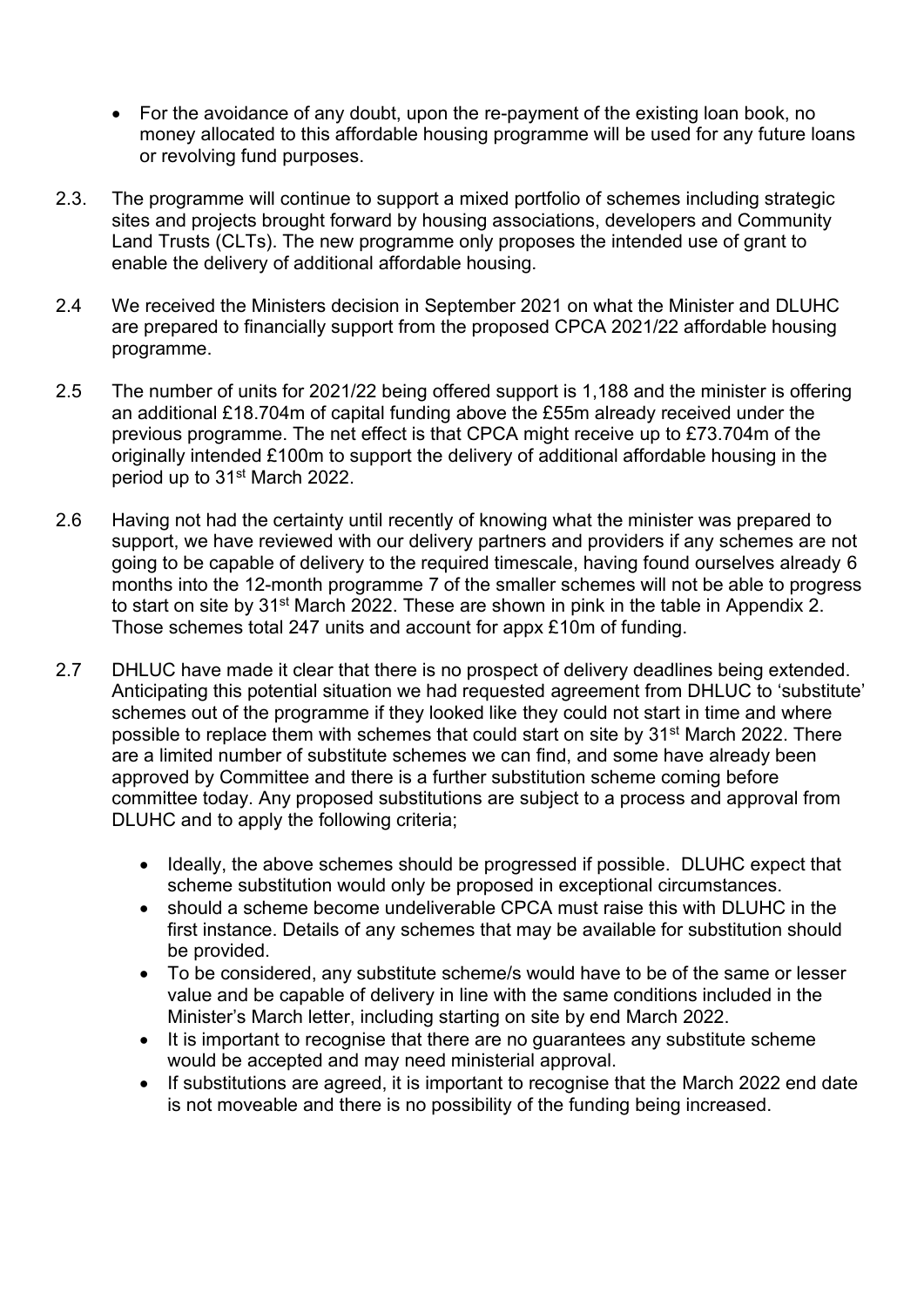2.9 DLUHC have advised that they are not prepared to let CPCA 'set off' the overhead of their Housing Directorate team against the capital funding being provided for the 2021/22 affordable housing programme. Team costs are therefore now a direct overhead to CPCA.

### **AFFORDABLE HOUSING PROGRAMME DELIVERY**

- 2.10. The 'original' Affordable Housing Programme that ended 31st March 2021 has 37 schemes with allocated funding, totalling 733 housing units started on site with 335 of those homes now completed (319 units were last reported in Nov). See Appendix 1.
- 2.11. The schemes in the 'original' programme have £26.1m of grant committed to them and include the 5 loan schemes originally intended to be part of a revolving fund.
- 2.12. For the Affordable housing programme in its new form for the period April 2021 to March 2022 we had 18 potential schemes delivering 1,188 units to be supported and financed with £18.7m of additional grant funding. We expect to deliver 839 unit starts requiring appx £6m of additional grant funding.
- 2.13 The anticipated additional affordable housing unit numbers being delivered for the original period March 2017 to March 2022 is expected to be1,572 units. (calculation; 733 original programme + 839 in the 2021/22 programme). There is risk around 6 projected schemes starting on site by 31<sup>st</sup> March 2022. We are still confident that all will start on site by 31<sup>st</sup> March 2022. The average grant subsidy per unit will be appx £40,000.
- 2.14 5 schemes comprising 244 additional affordable housing units (192 units were reported in Jan) in the 2021/22 affordable housing programme have started on site.
- 2.15 There are 6 housing schemes still to officially start on site before 31<sup>st</sup> March 2022 and the current status of each are listed in the bullet points below;
	- Wisbech Road, March The project of 118 units has a paper coming to committee for a revised scheme approval and the delivery by an alternative provider in the form of Sage. A contractor has already been selected and if approved a start on site by end March is expected.
	- Rear of 26-34 High Street, Stilton A project of 42 units with planning now resolved. Primary works on site are in progress and the main construction contract will be signed by end March. A letter of intent is already issued.
	- Stanground, Peterborough The project of 26 units is expected to have delegated planning approval on  $7<sup>th</sup>$  March, a letter of intent has been placed with a contractor and the contract will be signed by end March.
	- Land at rear of High Street Needingworth The site for the project of 45 units is already being cleared and a contract to the contractor is being awarded.
	- Great Haddon, London Road, Yaxley The infrastructure works for the project of 49 units have been ongoing since January and agreements should be signed shortly to enable start on site to be confirmed.
	- Northminster, Peterborough The asbestos removal has been completed. Preliminary works for the project of 315 units are in progress and contracts are expected to be signed to enable formal start on site on 14<sup>th</sup> March.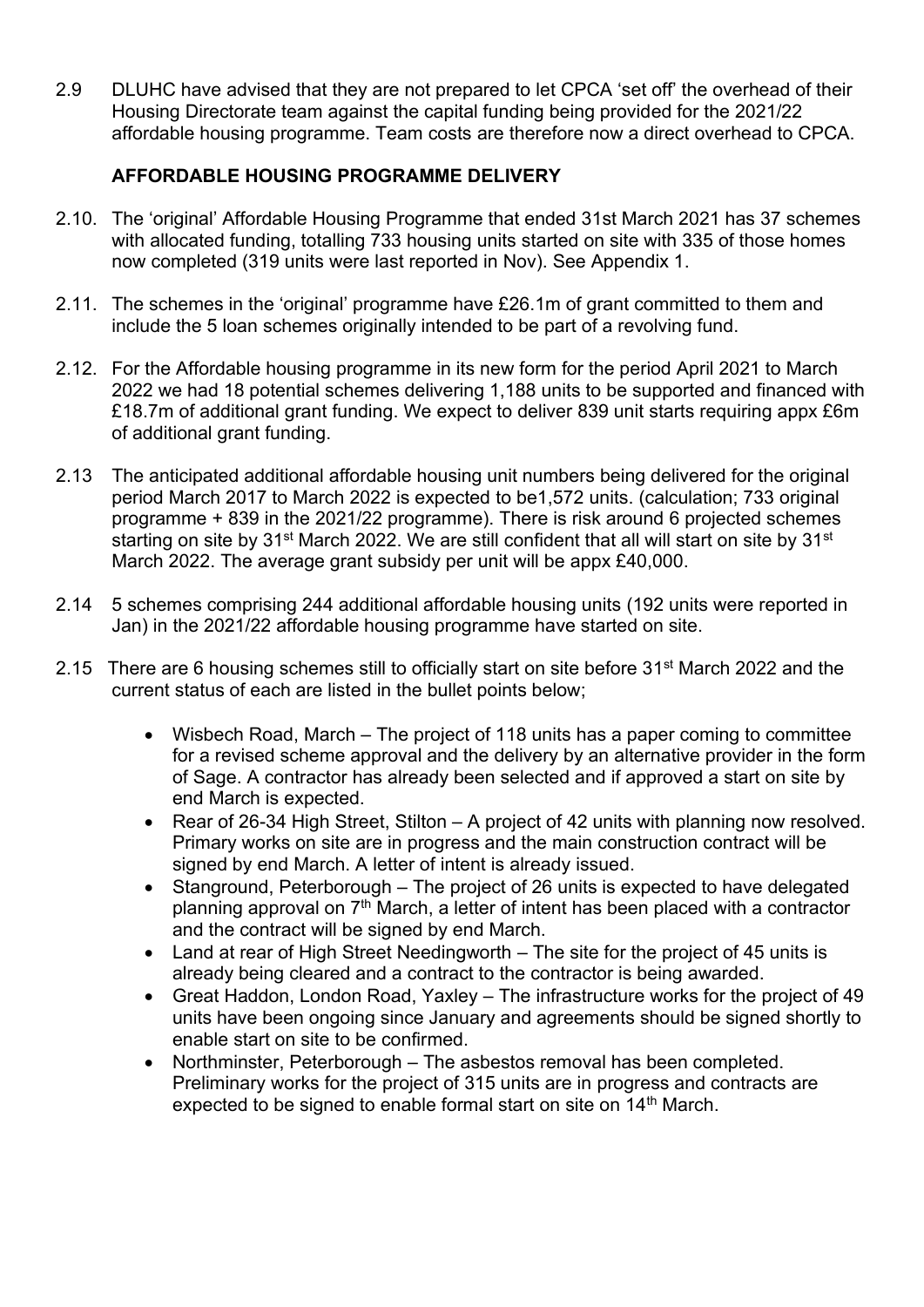### **PROSPECTS BEYOND MARCH 2022**

- 2.15. DLUHC advised that in connection with any prospect for the Combined Authority having a further dedicated affordable housing programme beyond March 2022 there is no expectation of there being any additional DLUHC money available that could provide a funding source. CPCA was also advised that DLUHC had no other current Affordable Housing funding support planned for Combined Authorities.
- 2.16. CPCA was referred to a Continuous Market Engagement process and to engage in a discussion with Homes England as they still have unallocated money in their 2021/26 housing programme. This would be on a scheme or site-specific basis, unlike the recent allocation and announcement of strategic partners.
- 2.17 In light of the DLUHC response, the work on the CA Affordable Housing Principles has been put on hold. A paper on what the future options and role might be for the CPCA in housing is in the CPCA forward plan to the Board on 1<sup>st</sup> June 2022. Prior to that it is intended to hold a workshops with CPCA constituent officers and housing delivery partners to hear views and test opinion, to be followed with a workshop with Housing Committee and Board Members. Invitations and a programme for this activity will be issued.
- 2.18 As part of the thinking for the March 2022 paper the chair of the housing committee is proposing a three-zone strategy for affordable housing delivery, being Peterborough, Rural Cambridgeshire and Greater Cambridge. Opportunities for funding and investment to be engaged with Councils and registered providers, with a focus on special needs to include Community housing, tackling homelessness and rough sleeping. Part of this should look at ways to identify and where possible address market failures in skills, potential and support for modern methods of construction, potential partnering with developers focusing on larger sites and looking at any ways to improve material supply issues.

## Significant Implications

### 3. Financial Implications

- 3.1 DLUHC indicated that we can expect to receive the payment of the additional capital funding once they can see that grant payments will exceed the CPCA's availability of cash from the original £55m of capital received. This payment is expected after we have a final review meeting with DLUHC on 21st March 2022. The balance of our projection for additional monies will be released subject to DLUHC's monitoring of the CPCA's performance in the delivery of the programme on the 21<sup>st</sup> March.
- 3.2 Financial implications are covered in the body of the report. Appendix 1 shows the amount of money committed to the March 2021 programme and the amount of money actually paid to date.
- 3.3. Grant investment approved for Affordable Housing schemes to 31st March 2021 is £26.1million, with a further £51.1 million approved for the 5-loan portfolio book.
- 3.4. £14.2 million in grant and £36.1 million in loan balance has been paid to date. As the Combined Authority is its own accountable body for the purposes of its funding from Treasury, every payment made to schemes must be capable of being scrutinised by independent auditors. We have set up as simple a process as we can for providers to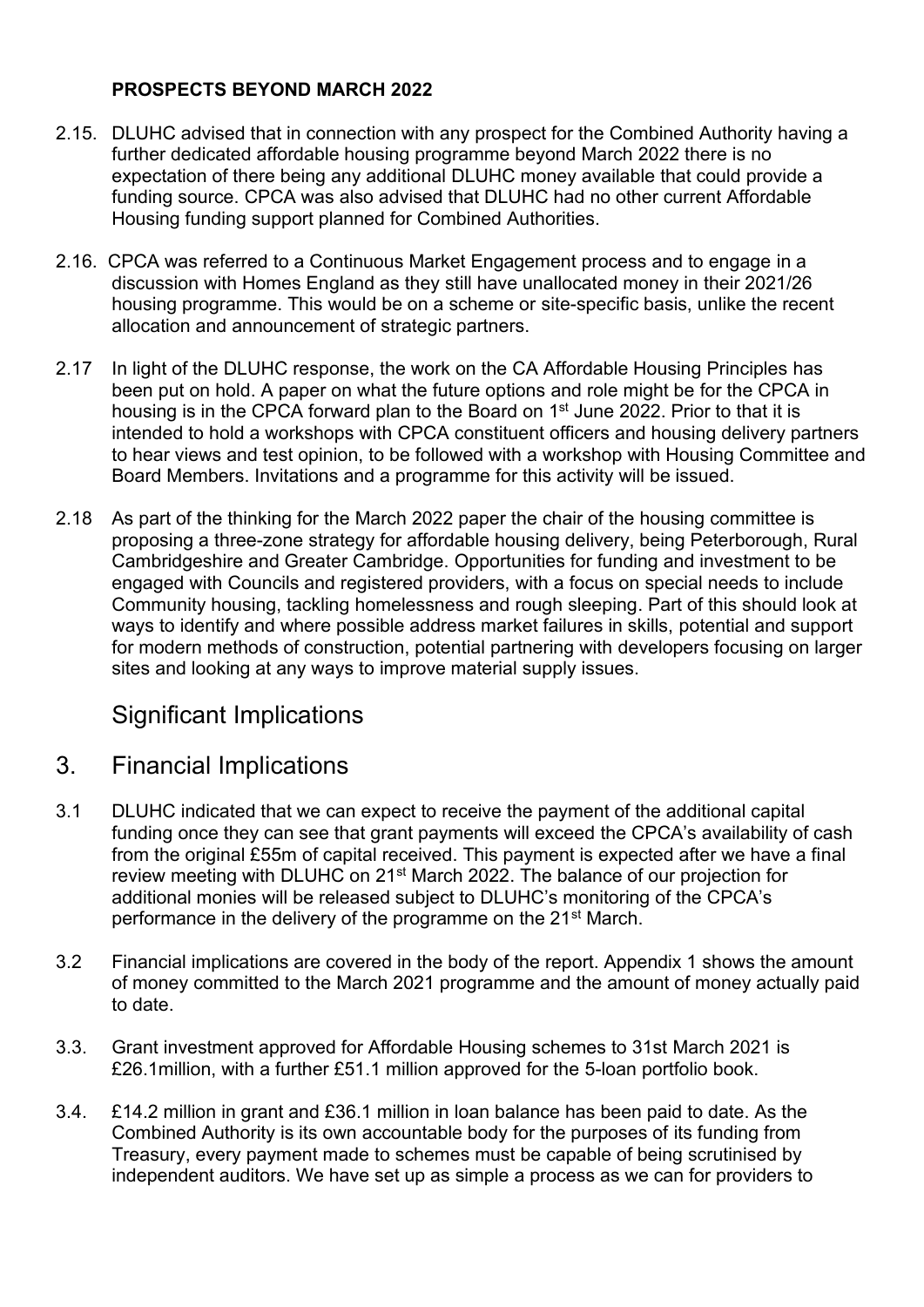supply supporting evidence of project expenditure and delivery milestones having been met to enable prompt payments.

- 3.5. A report on the progress and status of the outstanding loans is now being presented to every housing committee as a paper in its own right
- 3.6 In view of the lack of support for the covering of the overhead of the CPCA housing team from April 2021 by DLUHC and the uncertainty about the likelihood of their being any significant funded housing programme beyond March 2022, CPCA should review the resourcing of the housing directorate as part of the wider Transformation Programme currently being considered.

### 4. Legal Implications

- 4.1 There are no new implications. The obligations within the devolution deal require the Combined Authority to ensure the funds are spent in line with its Assurance and Monitoring and Evaluation Frameworks.
- 4.2. The Combined Authority has authority under section 1 Localism Act 2011 to exercise a general power of competence. The Combined Authority can exercise this power by virtue of the Cambridgeshire and Peterborough Combined Authority Order 2017. This power permits the Combined Authority to make grants to providers in order to deliver the terms of the Devolution Deal signed with Government.

### 5. Public Health implications

- 5.1 The programme will have an impact on the health of Cambridgeshire residents as a result of an increase in the number of modern well designed affordable homes constructed to the latest building standards including modern insulation and ventilation standards.
- 5.2 The programme supports improving the health of the worst off as they tend to be the occupiers of the new affordable housing units being delivered.

### 6. Environmental and Climate Change Implications

- 6.1 The programme is supporting the overall decrease in energy use for the Combined Authority local communities and residents by delivering homes with modern standards of insulation and materials, the new homes being more energy efficient than existing or old stock
- 6.2 The programme is supporting a switch to low-carbon construction, including modern methods of construction and renewables.

### 7. Other Significant Implications

7.1 There are no other significant implications